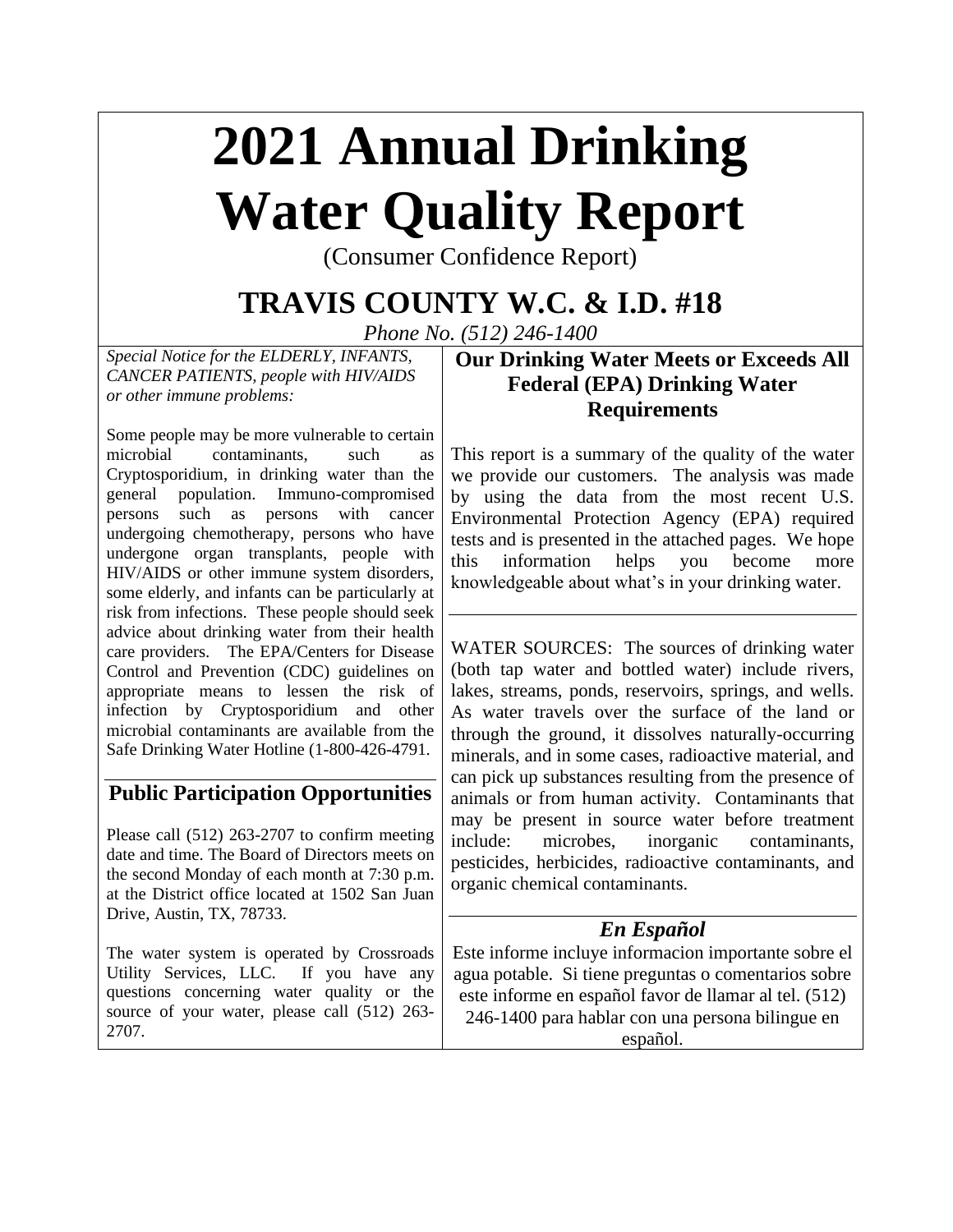## **Where do we get our drinking water?**

Our drinking water is obtained from surface water sources. It comes from Lake Austin. TCEQ completed an assessment of our source water and results indicate that some of our sources are susceptible to certain contaminants. The sampling requirements for our water system are based on this susceptibility and previous sample data. Any detection of these contaminants will be found in this report. If we receive or purchase water from another system, their susceptibility is not included in this assessment. For more information on source water assessments and protection efforts at our system, please contact us.

## *ALL drinking water may contain contaminants.*

When drinking water meets federal standards there may not be any health based benefits to purchasing bottled water or point of use devices. Drinking water, including bottled water, may reasonably be expected to contain at least small amounts of some contaminants. The presence of contaminants does not necessarily indicate that water poses a health risk. More information about contaminants and potential health effects can be obtained by calling the EPA's Safe Drinking Water Hotline (1-800-426-4791).

## **Secondary Constituents**

Many constituents (such as calcium, sodium, or iron) which are often found in drinking water can cause taste, color, and odor problems. The taste and odor constituents are called secondary constituents and are regulated by the State of Texas, not the EPA. These constituents are not causes for health concern. Therefore, secondaries are not required to be reported in this document but they may greatly affect the appearance and taste of your water.

## **About the Following Pages**

The pages that follow list all of the federally regulated or monitored contaminants which have been found in your drinking water. The U.S. EPA requires water systems to test for up to 97 contaminants.

## **DEFINITIONS**

#### **Maximum Contaminant Level (MCL)**

The highest permissible level of a contaminant in drinking water. MCLs are set as close to the MCLGs as feasible using the best available treatment technology.

## **Maximum Contaminant Level Goal (MCLG)**

The level of a contaminant in drinking water below which there is no known or expected health risk. MCLGs allow for a margin of safety.

### **Maximum Residual Disinfectant Level (MRDL)**

The highest level of disinfectant allowed in drinking water. There is convincing evidence that addition of a disinfectant is necessary for control of microbial contaminants.

#### **Maximum Residual Disinfectant Level Goal (MRDLG)**

The level of a drinking water disinfectant below which there is no known or expected risk to health. MRDLGs do not reflect the benefits of the use of disinfectants to control microbial contamination.

### **Treatment Technique (TT)**

A required process intended to reduce the level of a contaminant in drinking water.

## **Action Level (AL)**

The concentration of a contaminant which, if exceeded, triggers treatment or other requirements which a water system must follow.

### **ABBREVIATIONS**

NTU – Nephelometric Turbidity Units

- MFL million fibers per liter (a measure of asbestos)
- pCi/L picocuries per liter (a measure of radioactivity)

ppm – parts per million, or milligrams per liter (mg/L)

- ppb parts per billion, or micrograms per liter  $(\mu g/L)$
- ppt parts per trillion, or nanograms per liter
- ppq parts per quadrillion, or picograms per liter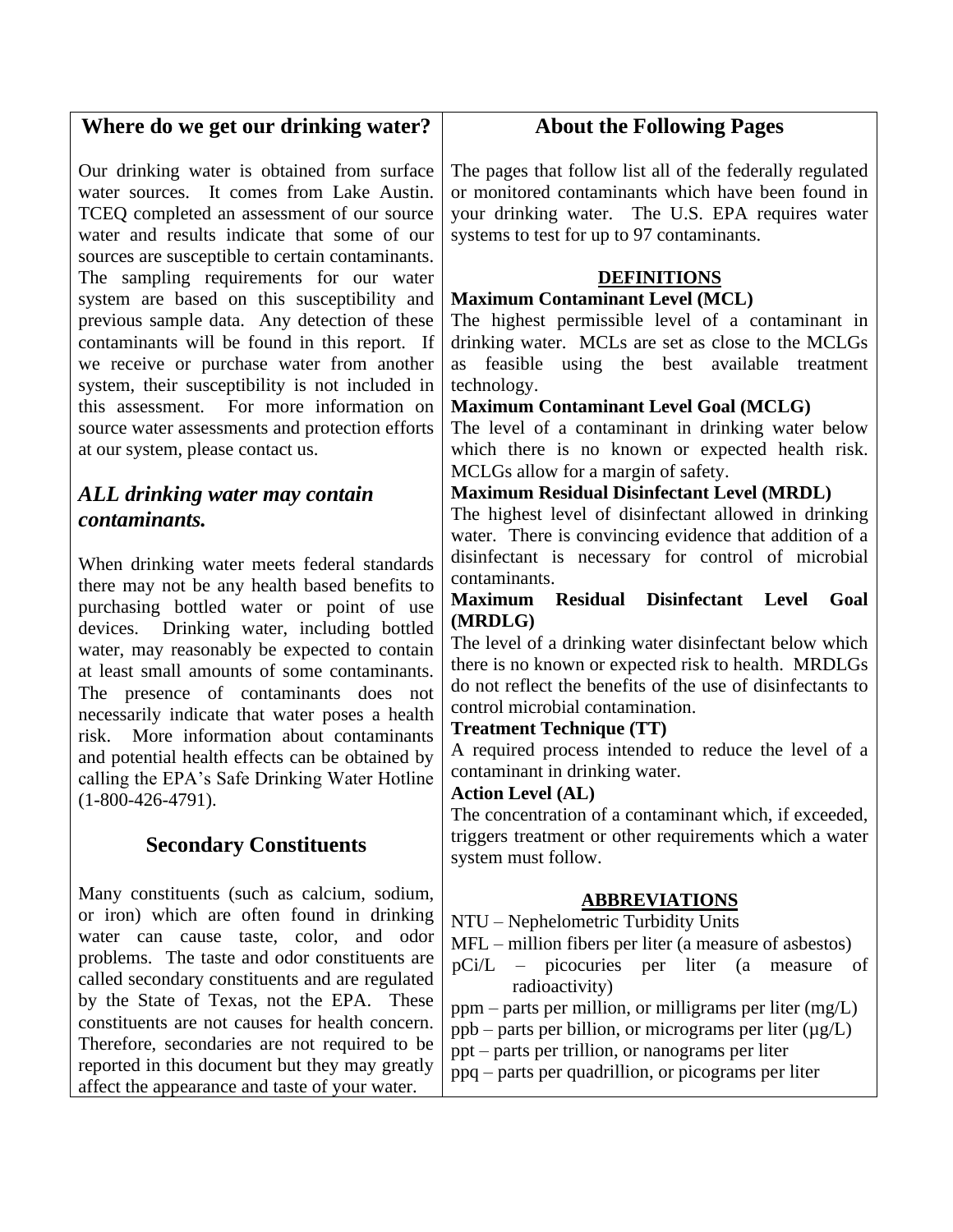#### **Inorganic Contaminants**

| Year | Contaminant       | Average<br>Level | Minimum<br>Level | Maximum<br>Level | <b>MCL</b>     | <b>MCLG</b>    | Source of Contaminant                                                                                                            |
|------|-------------------|------------------|------------------|------------------|----------------|----------------|----------------------------------------------------------------------------------------------------------------------------------|
| 2021 | Arsenic<br>(ppm)  | < 0.002          | < 0.002          | < 0.002          | 0.01           | 0.01           | Naturally occurring element in minerals<br>and metals. Poisonous to multicellular life.                                          |
| 2012 | Asbestos<br>(MFL) | < 0.1883         | < 0.1883         | < 0.1883         | 7              | $\Omega$       | Decay of asbestos cement in water mains;<br>erosion of natural deposits.                                                         |
| 2021 | Barium<br>(ppm)   | 0.0588           | 0.0588           | 0.0588           | $\overline{2}$ | 2              | Discharge of drilling wastes; discharge<br>from metal refineries: erosion of natural<br>deposits.                                |
| 2021 | Fluoride<br>(ppm) | 0.23             | 0.23             | 0.23             | 4              | $\overline{4}$ | Erosion of natural deposits; water additive<br>which promotes strong teeth; discharge<br>from fertilizer and aluminum factories. |
| 2021 | Mercury<br>(ppm)  | < 0.0004         | < 0.0004         | < 0.0004         | 0.002          | 0.002          | Naturally occurring element. Poisonous to<br>multicellular life.                                                                 |
| 2021 | Nitrate*<br>(ppm) | 0.16             | 0.16             | 0.16             | 10             | 10             | Runoff from fertilizer use; leaching from<br>septic tanks, sewage; erosion of natural<br>deposits.                               |
| 2013 | Nitrite*<br>(ppm) | < 0.004          | < 0.004          | < 0.004          |                |                | Runoff from fertilizer use; leaching from<br>septic tanks, sewage; erosion of natural<br>deposits.                               |
| 2021 | Selenium<br>(ppm) | < 0.003          | < 0.003          | < 0.003          | 0.05           | 0.05           | Naturally occurring trace mineral.<br>Promotes good health in small amounts,<br>but can be toxic.                                |

**\***Nitrate in drinking water at levels above 10 ppm is a health risk for infants of less than six months of age. High nitrate levels in drinking water can cause blue baby syndrome. If you are caring for an infant you should ask advice from your health care provider

#### **Organic Contaminants**

| Year | Contaminant        | Average<br>Level | Minimum<br>Level | Maximum<br>Level | MCL | MCLG | Source of Contaminant |
|------|--------------------|------------------|------------------|------------------|-----|------|-----------------------|
| 2021 | Simazine<br>(ppb)  | < 0.07           | < 0.07           | < 0.07           | 4.0 | 4.0  | Herbicide runoff      |
| 2021 | Toxaphene<br>(ppb) |                  |                  |                  | 3.0 | 3.0  | Insecticide runoff.   |

#### **Volatile Organic Contaminants**

| Year | Contaminant                | Average<br>Level | Minimum<br>Level | Maximum<br>Level | MCL. | MCLG | Source of Contaminant                                       |
|------|----------------------------|------------------|------------------|------------------|------|------|-------------------------------------------------------------|
| 2021 | Benzene<br>(ppb)           | < 0.5            | < 0.5            | < 0.5            | 5.0  | 5.0  | Petrochemical runoff                                        |
| 2021 | Vinyl<br>Chloride<br>(ppb) | < 0.5            | < 0.5            | < 0.5            |      |      | Leaching from PVC piping; Discharge of<br>plastic factories |

#### **Maximum Residual Disinfectant Level**

| Year | Disinfectant                | Average<br>Level | Minimum<br>Level | Maximum<br>Level | MRDL. | MRDLG | Source of Disinfectant                   |
|------|-----------------------------|------------------|------------------|------------------|-------|-------|------------------------------------------|
| 2021 | <b>Chloramines</b><br>(ppm) | .78              |                  | 2.8              | 4.0   | <4.0  | Disinfectant used to control<br>microbes |

#### **Disinfection Byproducts**

| Year | Contaminant               | LRA     | Minimum | Maximum | MCL | Unit of | Source of Contaminant                        |
|------|---------------------------|---------|---------|---------|-----|---------|----------------------------------------------|
|      |                           | Average | Level   | Level   |     | Measure |                                              |
| 2021 | Total Haloacetic<br>Acids | 13.07   | 6.8     | 32.7    | 60  | ppb     | Byproduct of drinking water<br>disinfection. |
| 2021 | Total<br>Trihalomethanes  | 45.11   | 25      | 95.9    | 80  | ppb     | Byproduct of drinking water<br>disinfection. |

#### **Unregulated Contaminants**

|      | Bromoform, chloroform, bromodichloromethane, and dibromochloromethane are disinfection byproducts. There is no maximum |         |         |         |         |                                              |  |  |  |  |  |
|------|------------------------------------------------------------------------------------------------------------------------|---------|---------|---------|---------|----------------------------------------------|--|--|--|--|--|
|      | contaminant level for these chemicals at the entry point to distribution.                                              |         |         |         |         |                                              |  |  |  |  |  |
| Year | Contaminant                                                                                                            | Average | Minimum | Maximum | Unit of | Source of Contaminant                        |  |  |  |  |  |
|      |                                                                                                                        | Level   | Level   | Level   | Measure |                                              |  |  |  |  |  |
| 2021 | Chloroform                                                                                                             | 7.52    | 1.7     | 24.3    | ppb     | Byproduct of drinking water<br>disinfection. |  |  |  |  |  |
| 2021 | <b>Bromoform</b>                                                                                                       | 4.32    | 2.2     | 7.9     | ppb     | Byproduct of drinking water<br>disinfection. |  |  |  |  |  |
| 2021 | <b>Bromodichloromethane</b>                                                                                            | 12.78   | 4.5     | 29.5    | ppb     | Byproduct of drinking water<br>disinfection. |  |  |  |  |  |
| 2021 | Dibromochloromethane                                                                                                   | 16.15   | 7.8     | 34.5    | ppb     | Byproduct of drinking water<br>disinfection. |  |  |  |  |  |